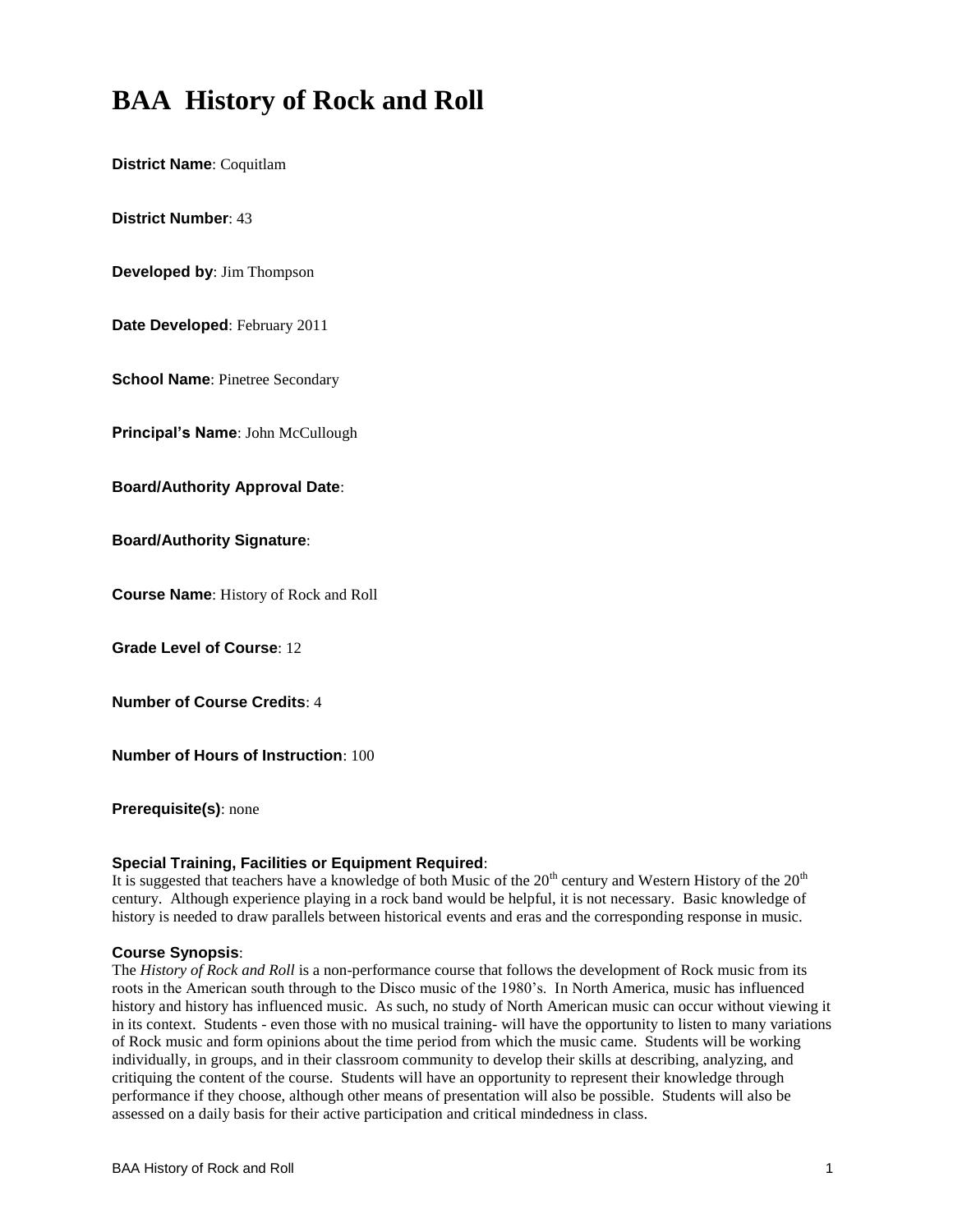# **Rationale**:

 Many students in Grade 12 have no experience or background playing an instrument. Moreover by their senior years, they are disinterested in joining a musical ensemble. *History of Rock and Roll* will enable them to appreciate music by learning about its social and historical context. This course will allow the students to develop their cognitive abilities by presenting a multi-disciplinary study of historical events. In doing this they will be able to assess other courses and periods in their own lives from multiple perspectives. In addition, this course is intended to provide Grade 11 and 12 students an opportunity to fill their senior fine arts credits needed for graduation. Because this course has no prerequisites, it will be open to all students.

| <b>Organizational Structure:</b> |  |
|----------------------------------|--|
|                                  |  |

| Unit/Topic | <b>Title</b>                                       | Time     |
|------------|----------------------------------------------------|----------|
| Unit 1     | The Roots of Rock and Roll 1900-1955               | 5 hours  |
| Unit 2     | The Beginning of Rock and Roll 1955-1963           | 15 hours |
| Unit 3     | Soul Music 1960-1965                               | 3 hours  |
| Unit 4     | The British Invasion/America Fights back 1964-1966 | 17 hours |
| Unit 5     | Rock: The Next Generation 1967-1971                | 20 hours |
| Unit $6$   | A time for Protest: Folk Rock & Woodstock          | 7 hours  |
| Unit 7     | Rock Becomes more than music 1972-1985             | 12 hours |
| Unit 8     | Hard Rock and Metal 1975-1985                      | 5 hours  |
| Unit 9     | Disco 1975-1985                                    | 5 hours  |
| Unit 10    | Term Assignment                                    | 10 hours |
|            | 100 hours                                          |          |

# **Unit/Topic/Module Descriptions**:

**Unit 1**: The Roots of Rock and Roll

Overview: This unit examines how Black slave and church gospel music developed into rhythm and blues that was the foundation of Rock and Roll. The contribution of Jazz Music of the 40's and 50's will also be examined.

Curriculum Organizers and Learning Outcomes:

Students will be able to…

- identify the components of gospel music which can be heard in current Rock and Roll music
- examine how gospel music resulted in the development of Rhythm and Blues music
- evaluate and explain the contributions of the different artists of this era
- describe the development of the "teenager" in the 1950's
- describe the influence of the "teenager" in the acceptance of new musical styles

**Unit 2**: The Beginning of Rock and Roll

Overview: This unit examines how Black Rock music of the early and mid 1950's began to be performed by white musicians. Also explained will be the reluctance of the conservative majority to accept this music. The unit will conclude by looking at the power of the recording studios in developing Rock "stars".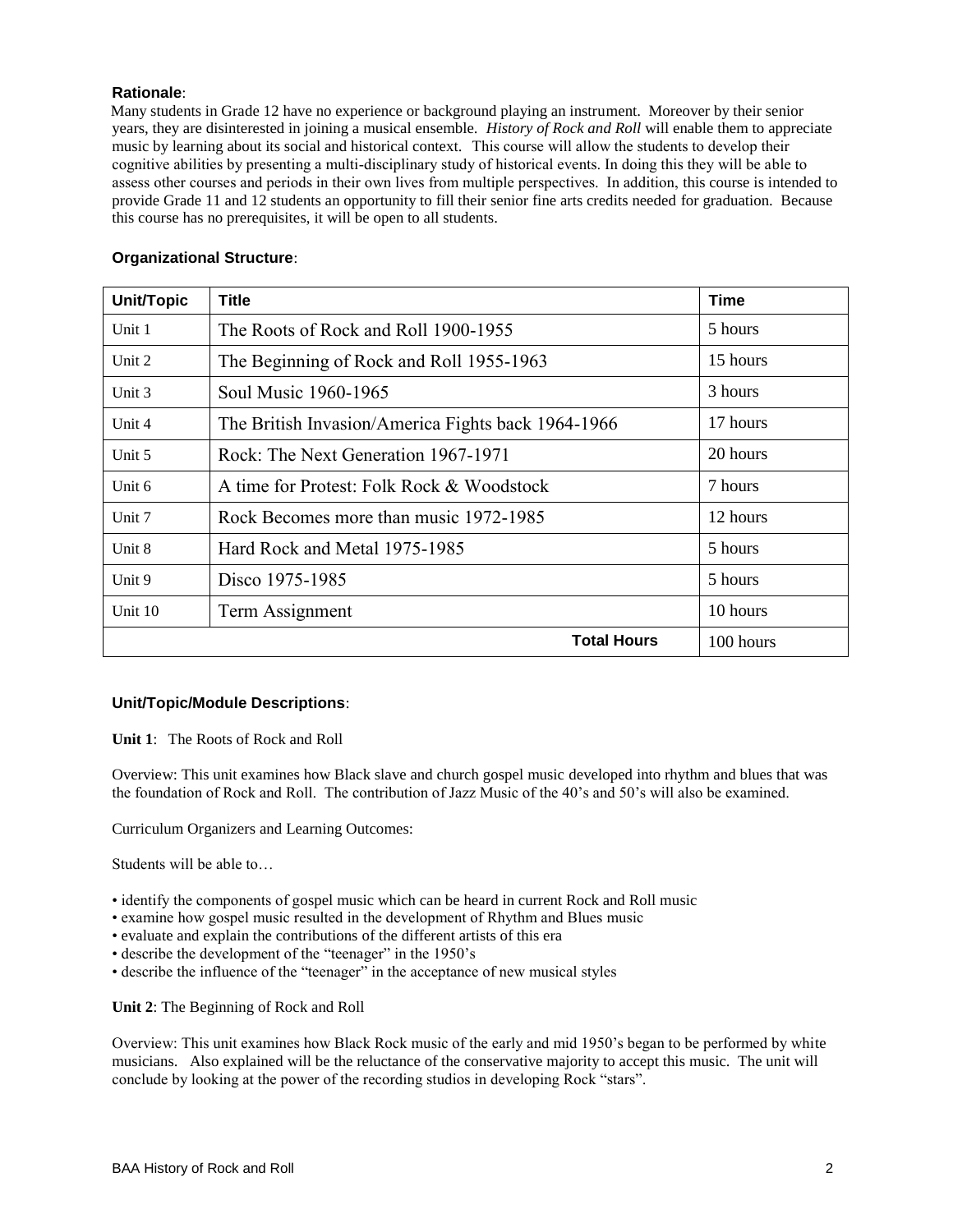#### Learning Outcomes:

Students will be able to…

- explain the importance of Sun records in the development of 1950's Rock music
- describe the appeal of 1950's white musicians to the teenagers of the era
- illustrate the concerns of the conservative majority with respect to the moral 'corruption' of the new music
- assess the critical importance of Elvis and Buddy Holly in creating 1950's pop culture
- compare and contrast the music of Elvis, Buddy Holly, Jerry Lee Lewis and other musicians of the era
- analyze the effect of TV and other new media on the popularity of the 1950's artists
- explain the Payola Scandal and why it was important
- analyze the quality of music produced by the "Teen idols" in the late 1950's and early 1960's

#### **Unit 3**: Soul Music

Overview: Despite the "death of Rock and Roll" for white audiences, black music developed into soul music. This unit identifies and discusses the effects of soul music on the American public. This unit will also look link this new music with the Black human rights movements of this decade.

Learning Outcomes:

Students will be able to…

- compare the energy of Soul music with the progress of the Black civil Rights movement
- describe the development of soul music from its blues roots through the advent of Aretha Franklin
- compare and contrast the music of Ray Charles, Solomon Burke and Wilson Pickett
- distinguish between the soul of the 1960's from the R&B of the 1950's
- justify why Aretha Franklin was said to embody everything that constituted soul

# **Unit 4**: The British Invasion/America Fights back

Overview: This unit will examine the American peoples' need for a new style of music…a style that provided escapism, and hope after the assassination of President Kennedy and the escalation of Cold War tension. The effect of the Beatles' success will propel other British and, eventually, American artists into the homes of the American people.

Learning Outcomes:

Students will be able to…

• identify the emotional climate of the US in 1963 after the death of Kennedy

• appraise how the introduction of the Beatles in 1964 provided a much needed escape from the tension created by the Cold War

- critique the term "Beatlemania" and identify its key features
- explain how the success of the Beatles facilitated the advent and rise of other British rock artists in the US
- examine the cultural critiques found within the Rolling Stones music
- explain the attempt of white American rock bands to try to match the success of the Beatles with the same audience
- compare and contrast the music of the "British invasion" bands, with the American bands
- assess the role of Berry Gordy in the rise and success of Motown artists
- explain the virtuosity of Stevie Wonder and the diversity of styles that he performed

**Unit 5**: Rock, the Next Generation

Overview: From the contributions of the Beatles and the Rolling Stones, Soul Music, Rockabilly and other styles, bands began to branch out with new messages and sounds. The introduction of new technology and the proliferation of recording labels gave new bands ever-expanding options. Increased drug use coupled with the idea of 'choice' and the lack of restrictions in society led the next generation to demand the same.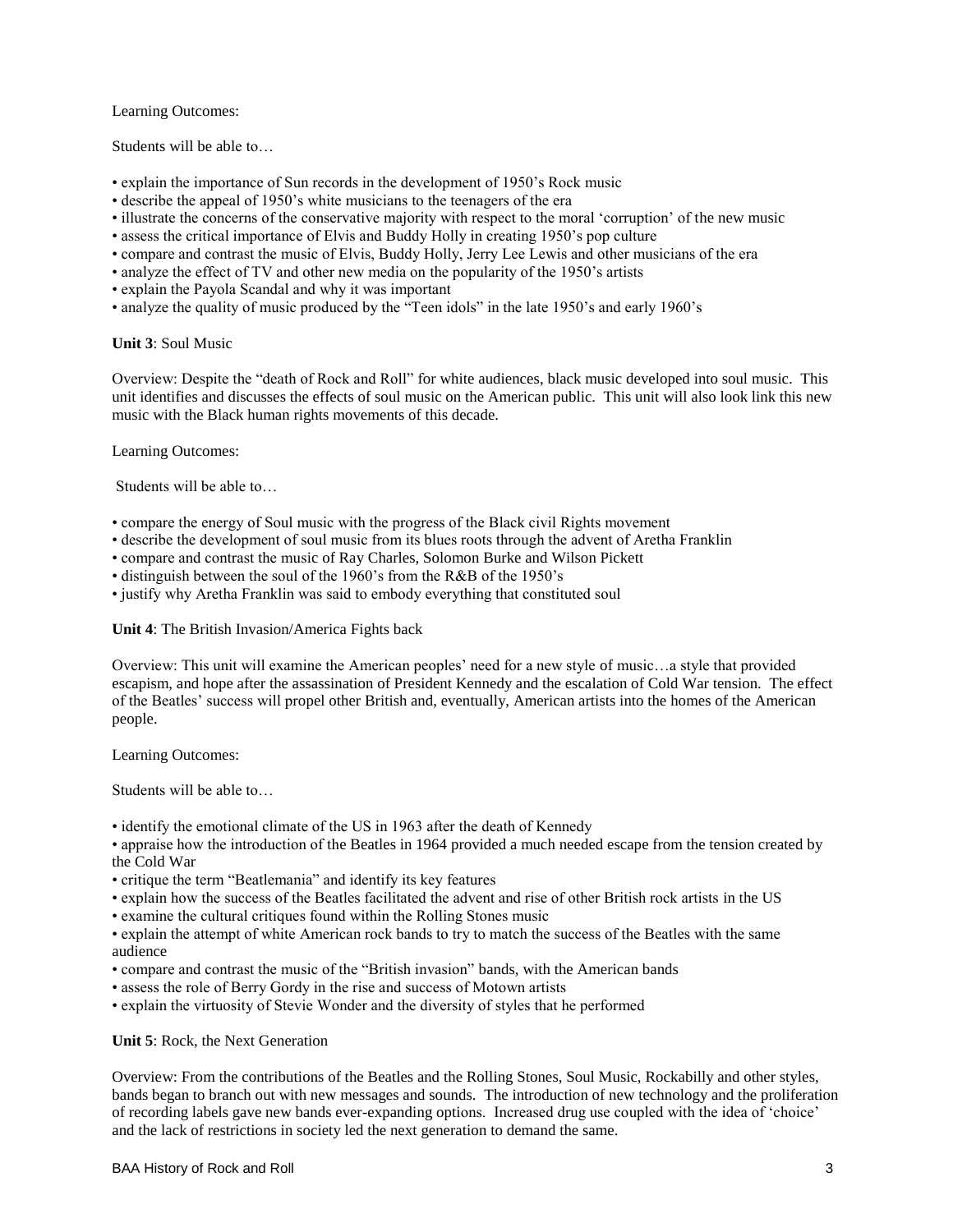#### Learning Outcomes:

Students will be able to…

- distinguish the Beatles and Rolling Stones' earlier instrumentation from the late 1960's musical innovations
- explain the reasons for and events leading up to the break-up of the Beatles
- explain the effect of drug use on the lyrics and tone of the music of the late 1960's and its success
- explain how the youth's desire to move away from the "establishment" was supported by this music
- analyze how the advent of new technologies allowed for new sounds in rock music
- explain how the need to "better" other rock bands led to the increased virtuosity of the guitar
- compare and contrast the music of Hendrix, Clapton, The Who, and Led Zeppelin

# **Unit 6**: A time for Protest: Folk Rock & Woodstock

Overview: Music in the mid to late 1960's became an outlet to voice concerns and critique the government and society in general. The most prevalent concern of 'youth society' in the late 1960s was the government's commitment to the Vietnam War. As a response to this concern, artists wrote songs that blended poetic mastery and rock undertones especially when Bob Dylan 'plugged-in' in 1965. This music, rich in message and deeply rhythmical provided the outlet that many in society were craving.

Learning Outcomes:

Students will be able to…

• examine how America's involvement in the Vietnam war created anger in the society which led to the formation of a "Hippie" sub-culture.

• demonstrate how Bob Dylan bridged the gap between folk and rock

• assess the statement "We could do anything and everything after that time."

• discuss the factor(s) that put artists such as Dylan, Hendrix, Crosby, Stills, Nash and Young, the Byrds, Joplin, and Peter, Paul and Mary into the "Folk Rock" genre

• judge the impact of the Woodstock Music Festival on both musical progress and political change of the late 1960's and early 1970's

**Unit 7**: Rock Becomes more than Music

Overview: In the words of infamous, chicken head eating(just a myth) Alice Cooper, "Everybody got tired of peace and love." By the early 1970's, peace and love were passé. The U.S. was withdrawing from the Vietnam War and the Cold War was thawing. Society needed a source of entertainment. Without the need for a "message," bands were free to do anything, taking the styles that were already in place and adding something new. That something new was often a theme, theatrics or dancing.

Learning Outcomes:

Students will be able to…

• examine the effect of Nixon and Reagan's policies on the music of the 1970's

• determine the influence of MTV and the advent of music videos on the sexualization of music in the 70's and 80's

• describe the role of a "theme" or persona in the creation of a new and cohesive music album which began to supersede the "single" of the 1960's

• examine the role of Michael Jackson in reviving dance as part of the Rock experience

• explain how new technology such as the synthesizer created more choice in sounds used, but often made music more technical than emotional; it became the opposite of soul music.

• compare and contrast the theatrics of Michael Jackson, David Bowie, Elton John, Pink Floyd, The Who and Queen

**Unit 8**: Hard Rock and Metal 1975-1985

Overview: Hard Rock was more of everything found in Rock music…more volume, more theatrics, more technology, more guitar and drum solos and more anger. Teenagers not only listened to the music but music became what identified them. These teenagers wanted simpler music...music that had a great beat and a raunchy compressed sound…not theme music and not music with a message. The music, when stripped down still had its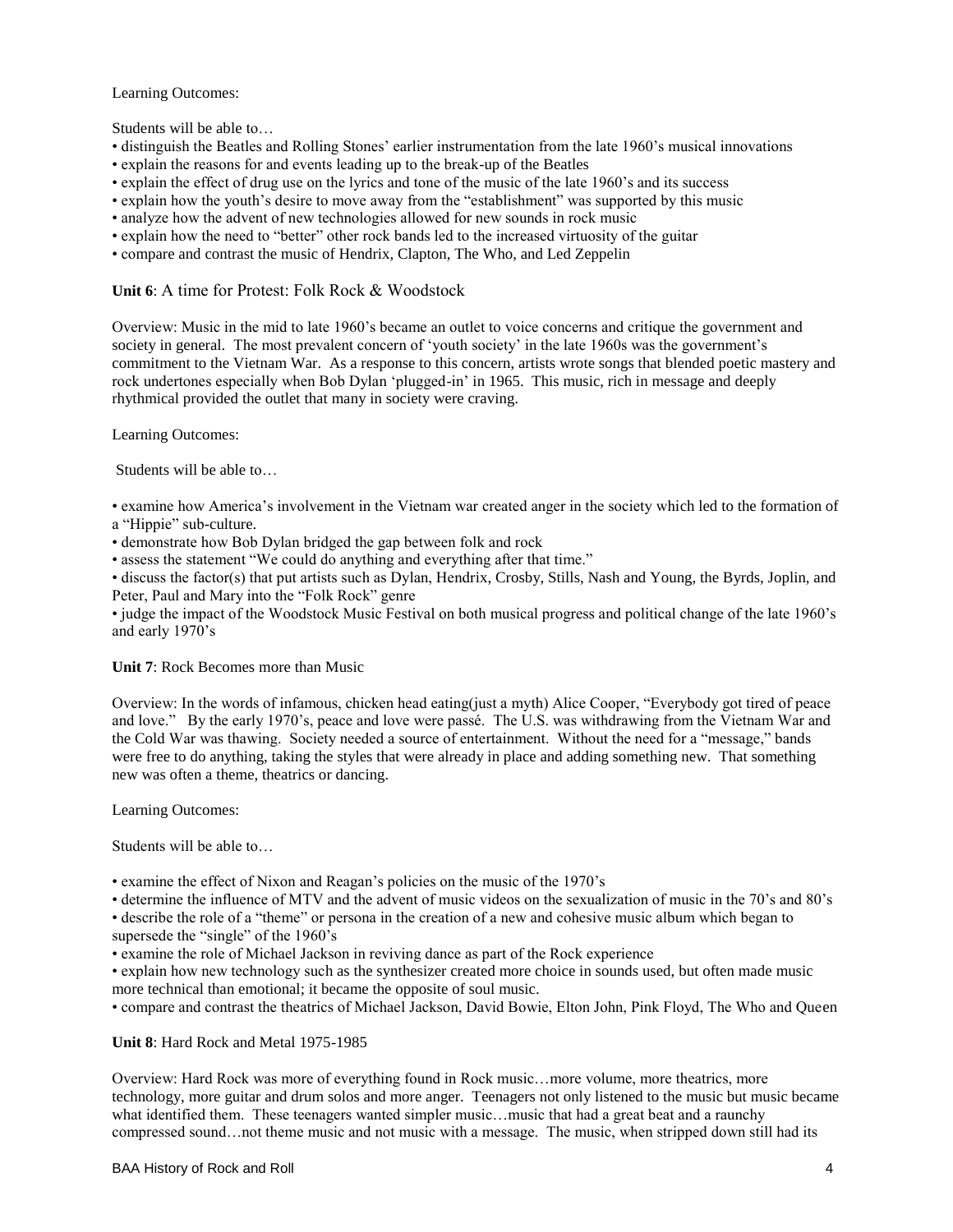roots in the Roots of Rock and Roll….R&B. Heavy metal took hard rock music and went even a step further creating another sub-genre and its own brand of fans.

Learning Outcomes:

Students will be able to…

• analyze the characteristics of the the hard rock sound including the role of the vocals, the guitar and the bass, and technology

• analyze the characteristics of the heavy metal sound including the role of the vocals, the guitar and the bass, and technology

• identify and describe heavy metal fans labelled "head bangers"

• compare and contrast the hard rock and heavy metal genres in the 1970's and 1980's including Deep Purple, ACDC, Metallica, Van Halen, Kiss, Alice Cooper, Led Zeppelin

• explain the role of 'the venue' ie. MTV, clubs, CD sales, concerts in the success of hard rock and heavy metal groups

#### **Unit 9**: Disco 1975-1985

Overview: Disco was a response to hard rock, metal, and the conventions of rock music that had moved away from the dance beat in the 1960's. It emerged in the clubs in New York and other major cities that provided a sanctuary for minority groups such as gays, blacks and latinos. Disco songs became interchangeable, with the emphasis now on the DJ, the atmosphere of the club and the danceable beat. Disco became a compilation of "one hit wonders" interspersed with the occasional band or artist whose names became well known for disco's short reign. When Disco was at its height, the music moved away from its roots in gay and minority cultures and became popularized in clubs and in American homes with movies such as *Saturday Night Fever.*

Learning Outcomes:

Students will be able to…

- identify elements of disco music that attracted people who were opposed to heavy metal
- assess the backlash against disco music by music critics and rock musicians
- assess the role of the DJ in the success of disco music
- explain the role of *Saturday Night Fever* in popularizing disco music beyond night clubs
- analyze the characteristics of disco music

This assignment will allow the students - either as an individual or in small groups - the opportunity to explore an artist, group or musical phenomena. Students will be given choice in the manner of presentation. This might include performance, composition, dramatization, multi-media presentation, etc... Within each project students must include information that situates the group, artist or musical phenomena in its broader musical and socio-political setting.

# **Instructional Components**:

Lecture: the lecture will provide the background necessary for students to see how historical events can affect musical styles and vice versa. Students will be guided in analyzing music so they can assess the quality and appeal of those styles to the people living in that period.

Listening to music or watching/listening to DVD: the majority of class will be spent either listening to music (CD's) or watching and listening to music clips from Youtube or from music DVD's. This is meant to educate students on the type of music of the era, how it was different from other eras, how it differed between artists, and how the history of the time impacted the music.

Class Discussions: this will be an opportunity for the students to ask questions and also for the teacher to provide formative assessment of what was covered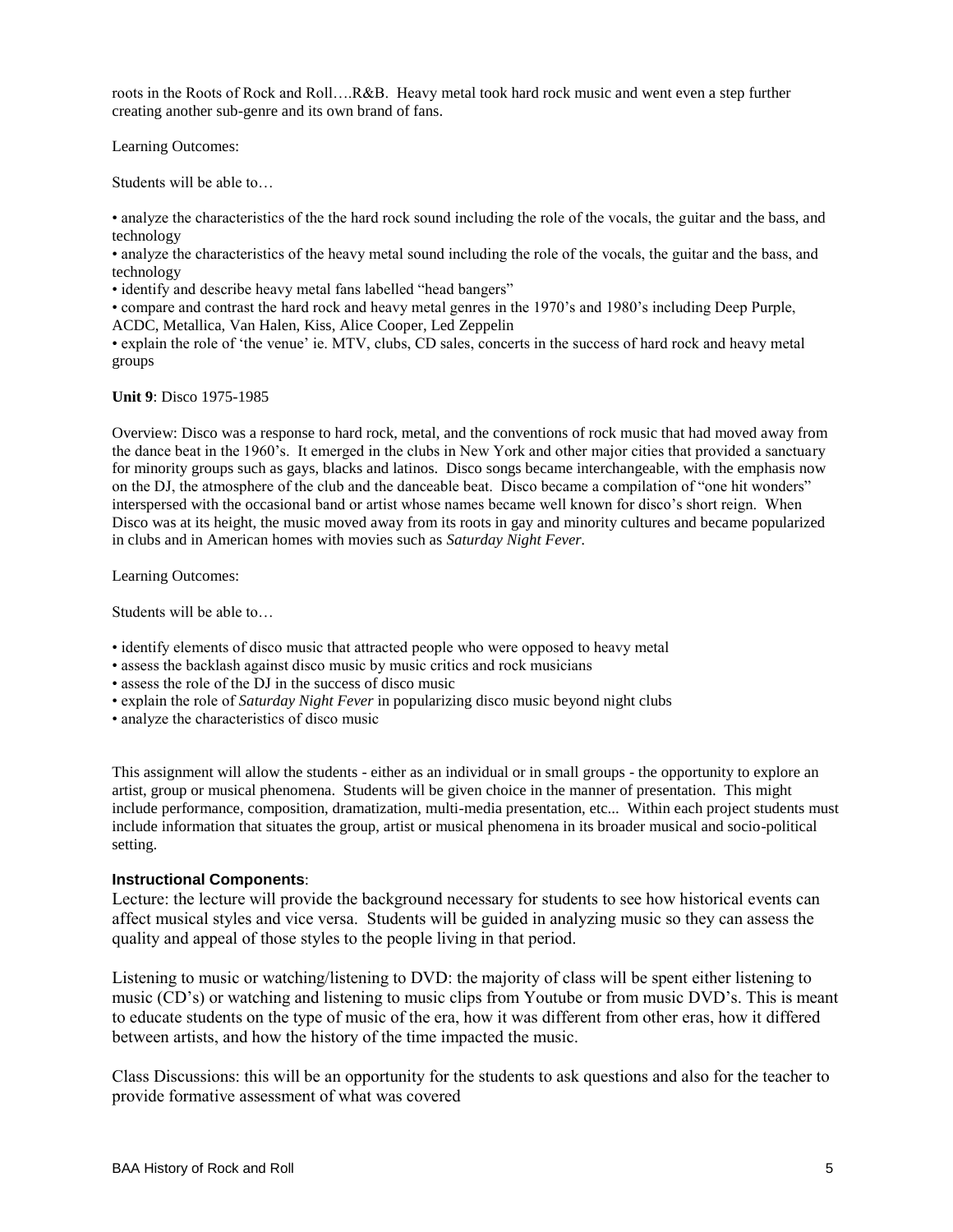Reflective Journals: at the end of most classes, students will complete a learning log in which they will record the groups and music covered in that class, its characteristics, and the students' preferences for or against the music and their rationale for that choice.

Group project: This will be an opportunity for students to learn more about a specific group, artists, or musical phenomena of their choice from the time periods 1955-1985. They will be given the opportunity to do their own research and demonstrate their findings to the class during a 10-minute presentation. This presentation may be done in a variety of ways depending on the students' own musical experience and broader preference. Some groups may want to play guitars, while others may want to present a powerpoint, make a poster, do an oral report etc…

# **Assessment Component**:

- Effective formative assessment via:
	- o Clearly articulated and understood learning intentions and success criteria
	- o Questions posed by students, peers and teachers to move learning forward Discussions and dialogue
	- o Feedback that is timely, clear and involves a plan
	- o Students are resources for themselves and others peer and self-assessment
	- o Student ownership

Formative assessment used to adapt learning experiences and inquiry plans on an on-going basis to meet specific learning goals.

Development, awareness and action, based upon metacognition intended to lead to learner independence and self-coaching.

# Summative Assessment:

Summative assessments will be determined as students demonstrate proficiency/mastery toward particular learning outcomes. Summative assessments and final grades will reflect the following:

- Students will work collaboratively with the teacher to determine summative achievement on assignments and letter grades based upon dialogue, and evidence of learning
- Behaviour and work habits will NOT be included when determining letter grades
- Marks will not be deducted for late work
- Extra credit and bonus marks will not be awarded
- Plagiarizing will not result in reduced marks/grades –the student will be required to demonstrate their learning authentically
- Attendance will not be considered toward letter grade
- Only individual learning demonstrated –no group marks will be used to determine grades
- Letter grades will reflect learning towards the learning outcomes articulated above
- Letter grades will be based upon criteria provided/agreed upon toward the learning outcomes
- Letter grades will be determined in relation to the learning outcomes not in comparison to the achievement of other students
- Poor work will not be assessed towards grades students will only be assessed on quality work
- Professional judgment and evidence will be used to determine final letter grade in consultation with the student
- Zeros will not be assigned to missed assignments all required assignments must be completed
- Formative or practice towards learning outcomes will not be included in final grade assessment
- Most recent evidence toward learning outcomes will be used to assign letter grades learning is not averaged over time